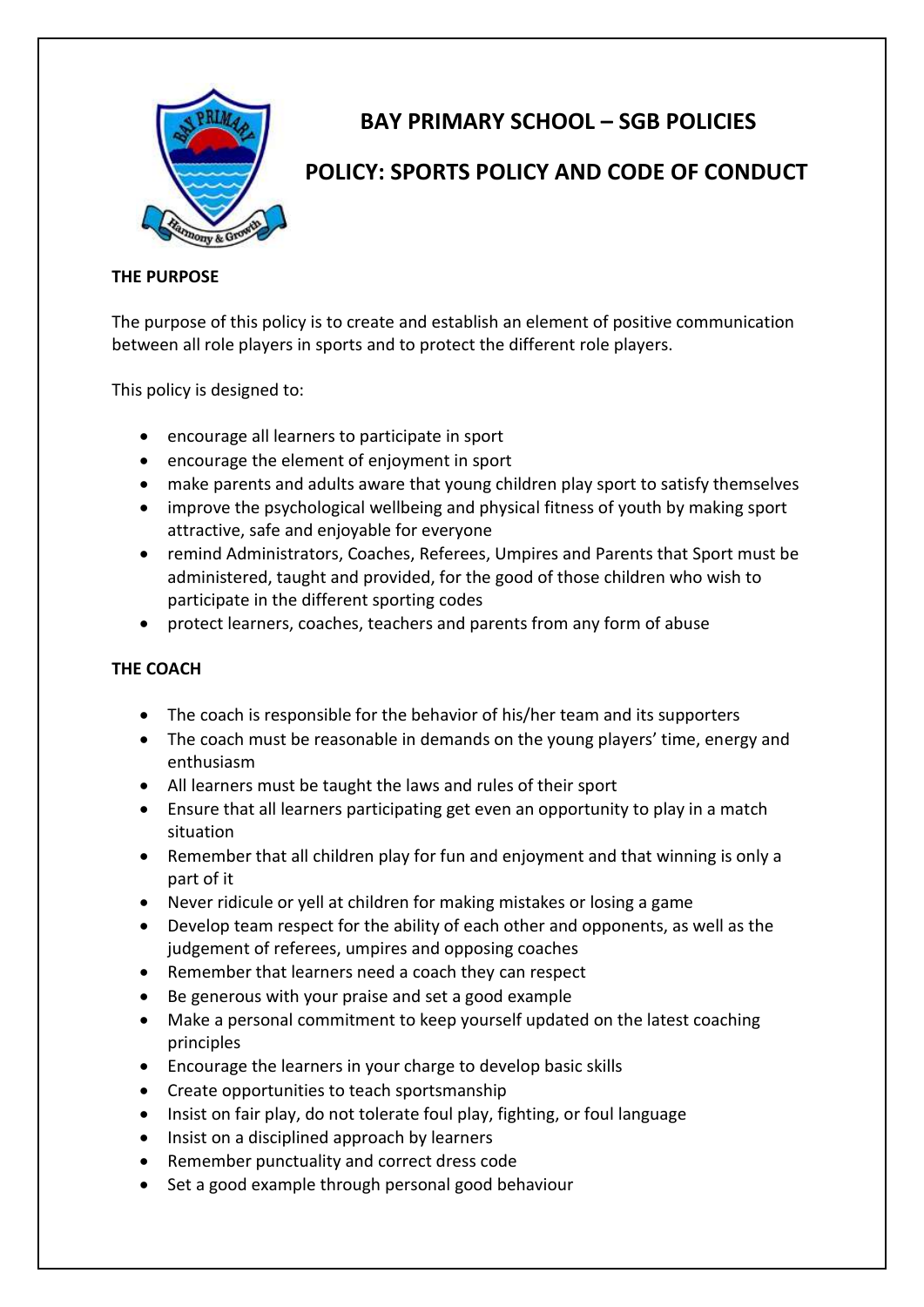#### **THE LEARNERS**

- Participate in sport for the enjoyment, not just to please parents and coaches
- Learn the rules and laws of your sport
- Never argue with referees, umpires and coaches
- Control your behaviour on and off the field, court, pitch and etc
- Work hard at your sport and if you play in a team remember there is no I in team
- Be a good sport
- Treat your peers as you yourself would like to be treated
- Remember that the goals of sport is to have fun, improve your skills and feel good
- Co-operate with your coach, manager, team mates, referee, umpire and opponents
- Be punctual
- Make sure that you have the correct sporting dress, kit and equipment
- Do your school proud

#### **THE REFEREE/UMPIRE**

- Ensure that "over-refereeing" the match/game does not lose the spirit of the game
- Ensure that both on and off the field your behaviour is consistent with the principles of good sportsmanship
- Compliment both teams on their good play whenever such praise is deserved
- Try an encourage fair play
- Make a personal commitment to keep yourself informed on sound refereeing/umpiring principles and the principles of growth and development of young people
- Be fair
- Be able to accept positive criticism

# **THE PARENTS**

- Do not force your child to participate in a certain sport
- Remember that your son/daughter is involved in the sport of his/her choice for his/her enjoyment, not yours
- Encourage your child to learn the rules of his/her sport
- Teach your son/daughter the value of honesty and fair play
- Turn defeat into victory by helping your son/daughter work towards skill improvement and good sportsmanship
- Never ridicule or yell at your child or someone in his/her team for making a mistake or losing a game
- Remember that young people learn by example. Applaud good play from your son/daughter and opposition
- Do not publicly question a coach's, referee's or umpire's judgement and honesty
- Recognise the value of our coaches. They give of their time and resources to provide recreational activities for your children